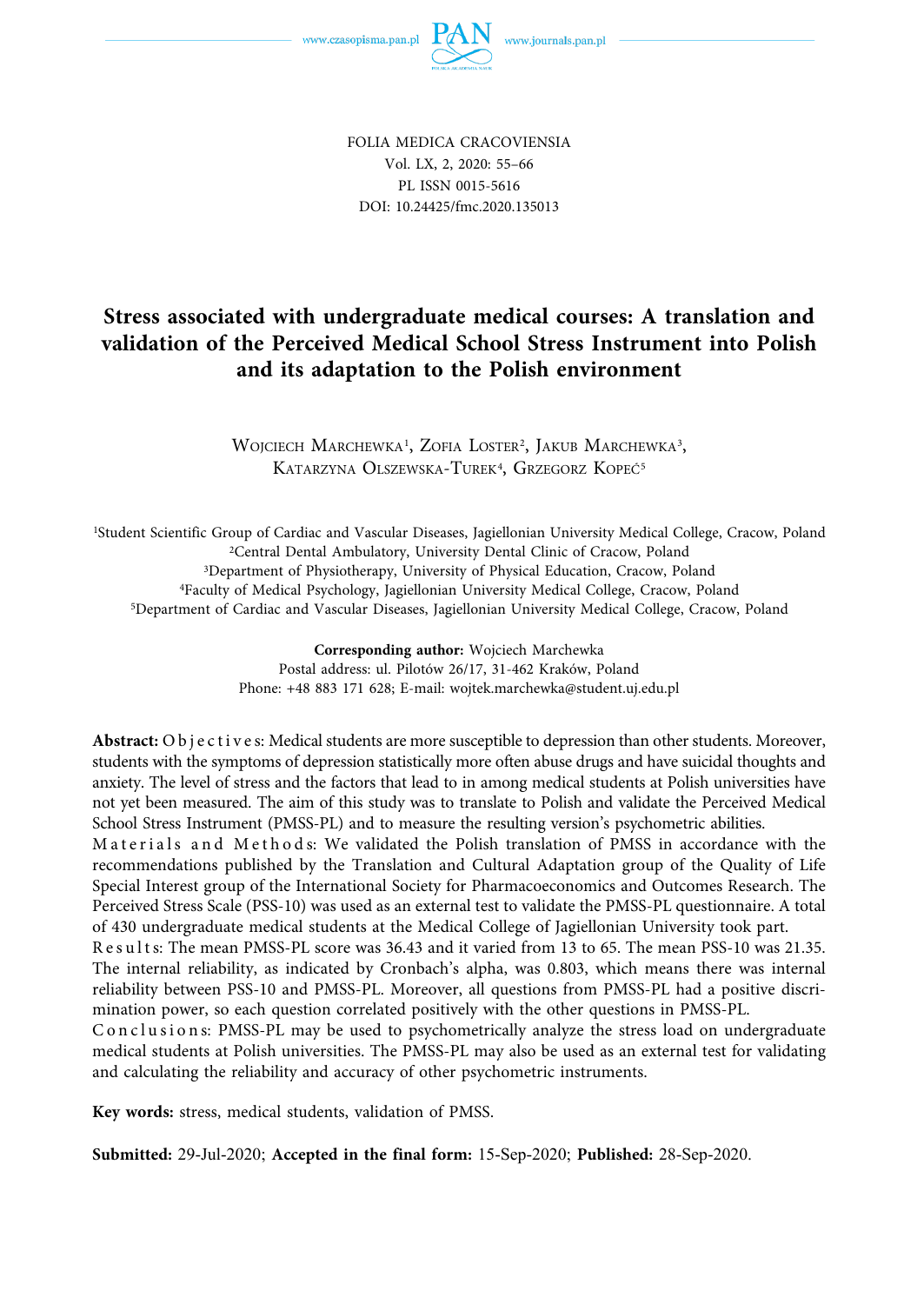#### **Introduction**

Stress may be short-term or long-term in nature. The first type can be beneficial for memory, as it leads to the formation of new neurons. The second type may however lead to general disorders of health [1] as a result of the excessive stimulation of the limbic system, the reticular system, and the sympathetic nervous system [2]. This leads to the excessive production and secretion of cortisol by the adrenal cortex [3], which has both diabetogenic and ketogenic effects, exponentiates the effects of catecholamines, and decreases the production of lymphocytes, eosinophils, and basophiles [2]. Much research has shown that stress is also a factor in the development of certain diseases, such as cardiovascular diseases, but also diabetes and depression [3–6].

During the six years of Polish undergraduate medical studies, students experience both stresses that are specific to their studies and stresses of a more general nature. The specific stresses can vary by year of study, and include high expectations of others, high levels of competition, overwork, working with cadavers, the lack of time for relaxation, and contact with ill and suffering patients  $[7-11]$ . The work of Moir *et al.* indicates that medical students are more susceptible to depression than students of other medical professions [12], with almost one third of medical students worldwide suffering from it [13]. Moreover, students with the symptoms of depression statistically more often abuse drugs and have suicidal thoughts and anxiety [8, 12, 14]. The level of stress and the ability to cope with it both directly affect mental health, which is why it is important to characterize the level of stress perceived by medical students and to find the factors that induce it. In the longer term, this may help us to decrease, the stressful factors present in undergraduate medical studies.

The level of stress and the factors that lead to chronic stress among medical students at Polish universities have not yet been measured. The aim of this study was to translate from English to Polish and to validate an international questionnaire "The Perceived Medical School Stress Instrument" (PMMS) and to measure the resulting version's psychometric abilities.

#### **Materials and Methods**

PMSS which was created by Vitaliano *et al.* [15-16] has been broadly used to measure stress in medical students and has been translated and validated in several countries including Germany, United Kingdom and Norway [15–19]. The questionnaire allows to assess the stressful factors directly associated with undergraduate medical studies.

The Polish version of PMMS (PMMS-PL) contains thirteen items answered on a five-point scale, as in the original PMSS [15–17]. The answers in the instrument of Vitaliano *et al.* were given on a scale of 0 to 4, but we decided to employ the scale that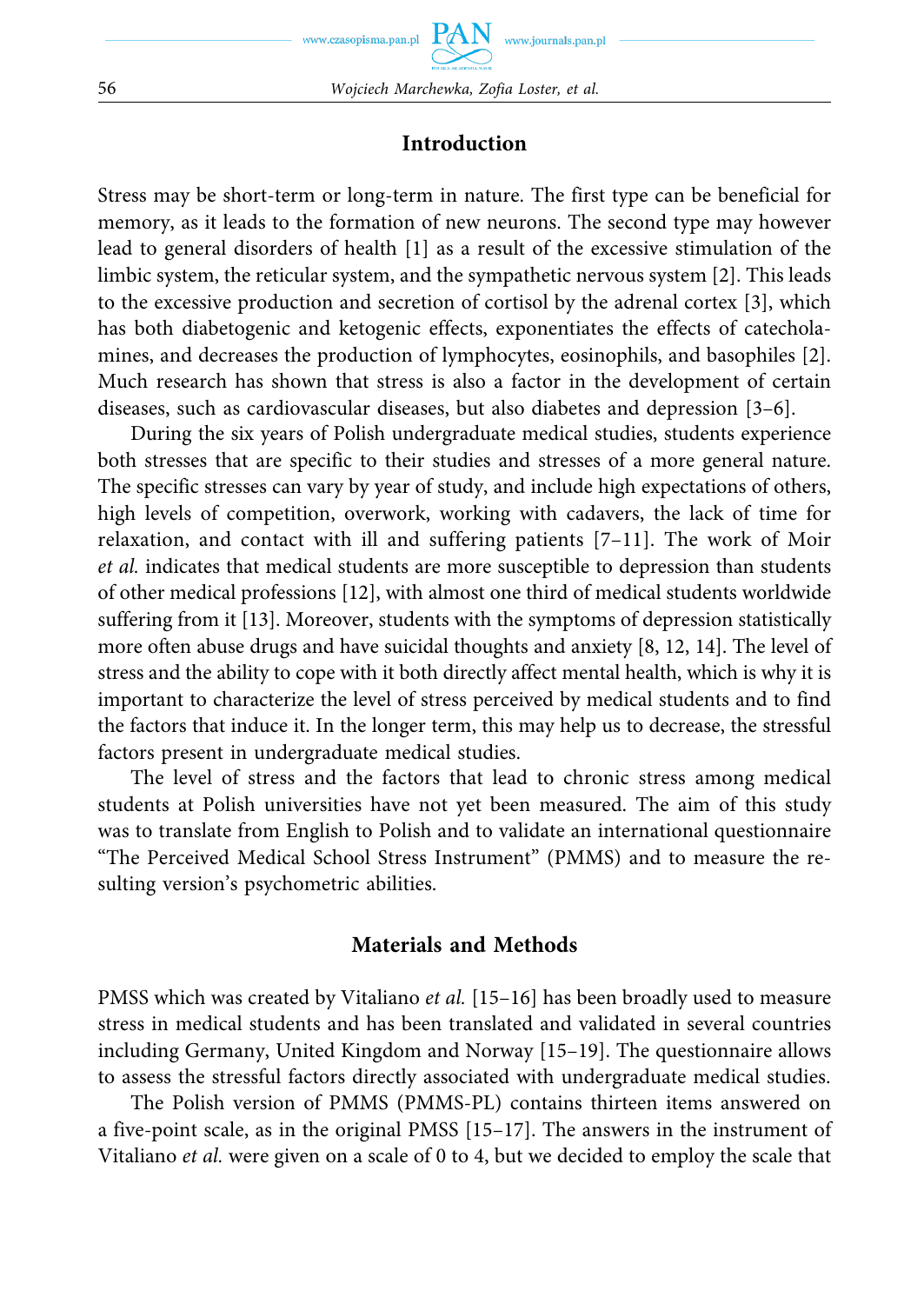has been used in studies conducted in other European countries, namely from 1 (I totally disagree) to 5 (I totally agree) [18, 20].

The Perceived Stress Scale (PSS-10) was used as an external test to validate the PMSS-PL questionnaire. The PSS-10 allows the assessment of a range of subjective feelings and thoughts associated with personal problems, behavior, and ways of coping with it. The PSS-10 contains ten questions with a five-point answer scale ranging from 0 (never) to 4 (very often), with a reverse response in four positively stated items. The maximum score is 40. A score between 20 and 40 indicates a high stress level, 14–19 indicates a medium stress level, and 0–13 indicates a low stress level [21–23].

Printed versions of the PMSS-PL and PSS-10 were presented to all second-year and third-year medical students at the Jagiellonian University Medical College (JUMC) during the winter exam session. The purpose of the study was explained and the students were informed that participation was voluntary and anonymous. The survey was approved by the Jagiellonian University Bioethical Committee (No. 1072.6120.292.2019).

The inclusion criterion was that each participating second-year or third-year medical student at JUMC returned fully completed PSS-10 and PMSS-PL questionnaires.

We validated the Polish translation of PMSS in accordance with the recommendations published by the Translation and Cultural Adaptation group of the Quality of Life Special Interest group of the International Society for Pharmacoeconomics and Outcomes Research [24].

#### *Preparation*

All available questionnaires measuring the stress level associated specifically with undergraduate medical studies were analyzed. We decided to choose a slightly modified Norwegian version of the PMSS, which was written in English and which was based on original English version of the questionnaire [15–17]. The modification was about omitting item 11 regarding elective and clerkships and adding an item regarding stress connected with accommodation. This questionnaire had been used repeatedly in countries with similar culture and traditions to Poland [15–19].

#### *Forward translation*

The translation of the PMSS questionnaire from English to Polish was performed by two independent professional translators, one of whom was a speaker of both Polish and English.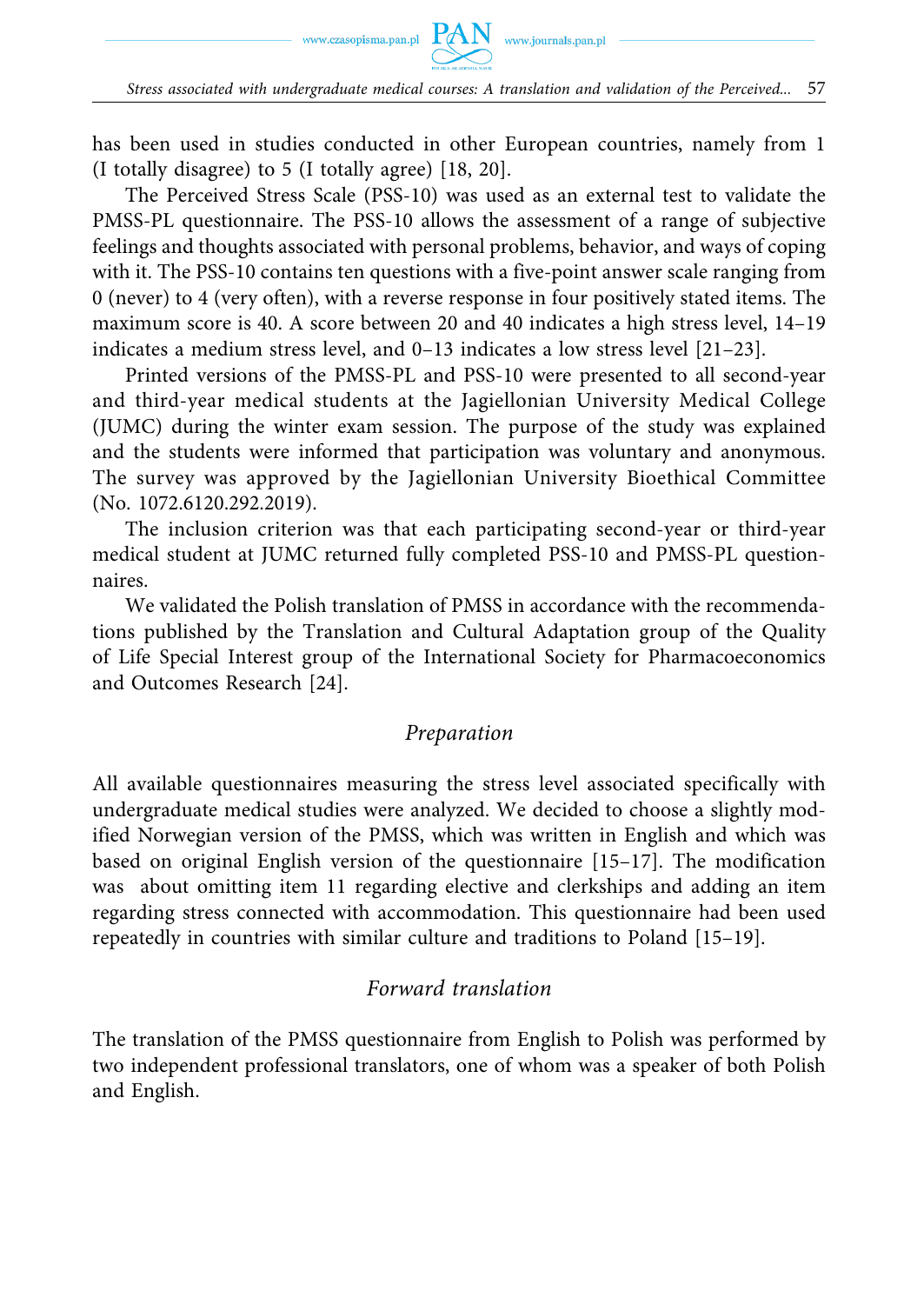## *Comparison*

Both translations were examined meticulously by a team consisting of a clinical psychologist, a physician, a dentist, a medical student, and the two translators. Each member of the team was fluent in English. The discrepancies that appeared in the translations were discussed and a compromise was arrived at. The only item that was dubious was Question 9, so we decided to prepare two versions of this item. This item was then presented to two groups of 30 medical students each, who were asked to evaluate their level of understanding from 1 (do not understand at all) to 5 (understand fully). The median value for version 1 of the item was 5; version 2 scored 3. An analysis is presented in Table 1. This result allowed us to select version 1 as the easiest to understand variant of Question 9 (the details appear in Table 3) and to create an initial version of the PMSS-PL questionnaire.

| <b>Question 9</b><br>that success in medical school<br>is in spite of the administra-<br>tion rather than because of it'. | Version 1<br>'The majority of students feel   Większość studentów uważa,<br>że administracja (dziekanat)<br>nie pomaga w osiągnięciu<br>sukcesu na studiach | <b>Version 2</b><br>Większość studentów uważa,<br>że sukces w szkole medycznej<br>uzyskuje się pomimo działań<br>administracji bardziej niż<br>dzięki tym działaniom | p           |
|---------------------------------------------------------------------------------------------------------------------------|-------------------------------------------------------------------------------------------------------------------------------------------------------------|----------------------------------------------------------------------------------------------------------------------------------------------------------------------|-------------|
| $avg \pm SD$                                                                                                              | $4.8 \pm 0.55$                                                                                                                                              | $2.87 \pm 1.61$                                                                                                                                                      |             |
| median                                                                                                                    | 5                                                                                                                                                           | 3                                                                                                                                                                    | $p < 0.01*$ |
| quartile                                                                                                                  | $5 - 5$                                                                                                                                                     | $1 - 4.75$                                                                                                                                                           |             |

Table 1. Comparison of two versions of question 9.

p — Mann–Whitney test

 $-$  statistical significance (p <0.05)

**Table 2.** Analysis of understanding PMSS-PL questions by two independent Medical Undergraduate students.

| Questions  |              | Year            |                 |             |
|------------|--------------|-----------------|-----------------|-------------|
|            |              | Year 3          | Year 5          | p           |
|            | $avg \pm SD$ | $3.83 \pm 1.21$ | $4.03 \pm 1.25$ | $p = 0.417$ |
| Question 1 | median       | 4               | 5               |             |
|            | quartile     | $3 - 5$         | $3 - 5$         |             |
|            | $avg \pm SD$ | $5 \pm 0$       | $4.9 \pm 0.31$  | $p = 0.081$ |
| Question 2 | median       | 5               | 5               |             |
|            | quartile     | $5 - 5$         | $5 - 5$         |             |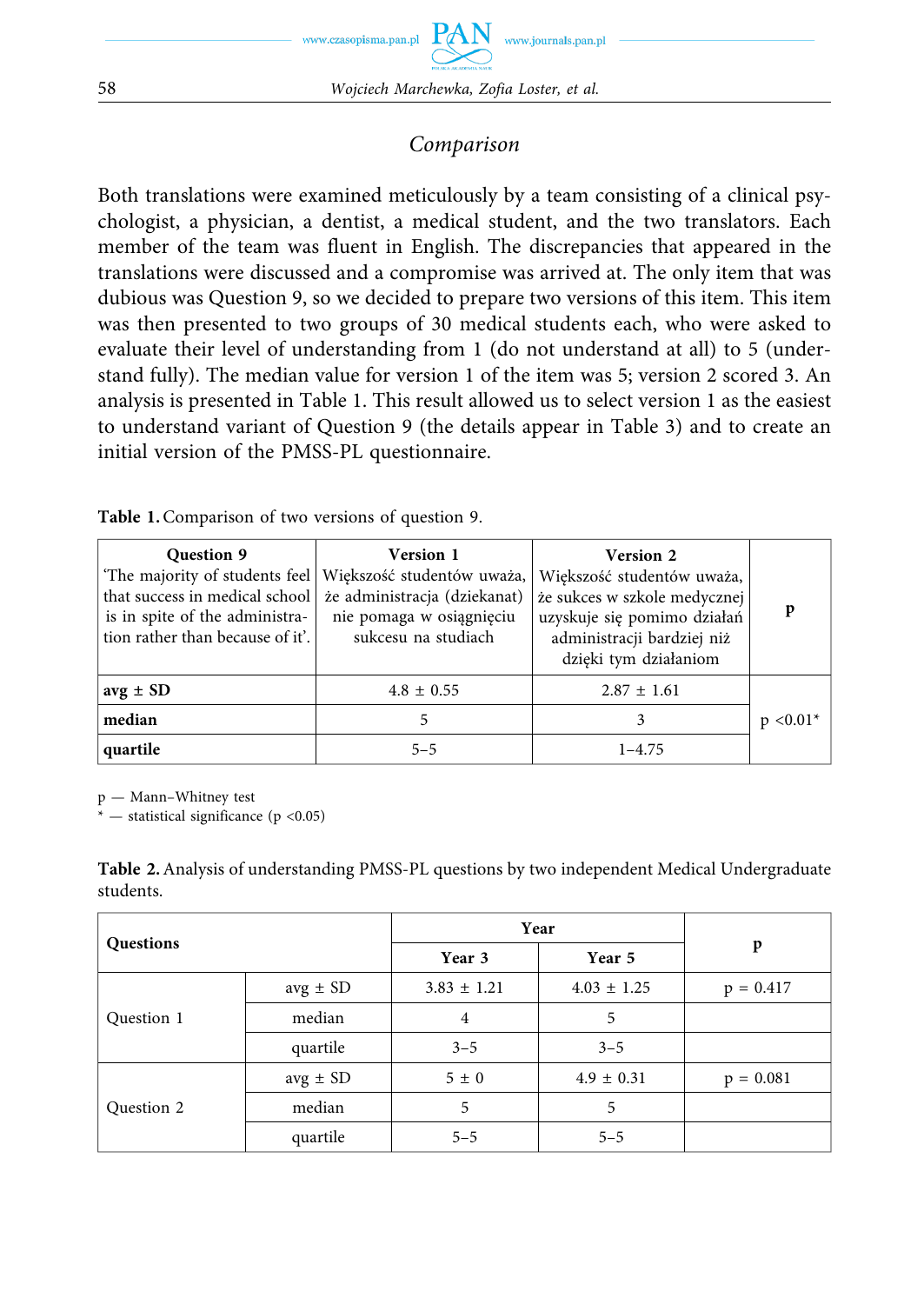### **Table 2.** Cont.

|             | $avg \pm SD$ | $4.53 \pm 0.82$   | $4.47 \pm 0.97$   | $p = 0.963$ |
|-------------|--------------|-------------------|-------------------|-------------|
| Question 3  | median       | 5                 | 5                 |             |
|             | quartile     | $4 - 5$           | $4.25 - 5$        |             |
|             | $avg \pm SD$ | $4.83 \pm 0.59$   | $4.87\,\pm\,0.51$ | $p = 0.677$ |
| Question 4  | median       | 5                 | 5                 |             |
|             | quartile     | $5 - 5$           | $5 - 5$           |             |
|             | $avg \pm SD$ | $4.93 \pm 0.25$   | $4.83\,\pm\,0.53$ | $p = 0.611$ |
| Question 5  | median       | 5                 | 5                 |             |
|             | quartile     | $5 - 5$           | $5 - 5$           |             |
|             | $avg \pm SD$ | $4.33 \pm 0.92$   | $4.67 \pm 0.66$   | $p = 0.108$ |
| Question 6  | median       | 5                 | 5                 |             |
|             | quartile     | $4 - 5$           | $5 - 5$           |             |
|             | $avg \pm SD$ | $4.3 \pm 1.24$    | $3.9 \pm 1.52$    | $p = 0.33$  |
| Question 7  | median       | 5                 | 5                 |             |
|             | quartile     | $4 - 5$           | $3 - 5$           |             |
|             | $avg \pm SD$ | $4.73 \pm 0.74$   | $4.7 \pm 0.84$    | $p = 0.775$ |
| Question 8  | median       | 5                 | 5                 |             |
|             | quartile     | $5 - 5$           | $5 - 5$           |             |
|             | $avg \pm SD$ | $4.8 \pm 0.55$    | $4.73 \pm 0.51$   | $p = 0.705$ |
| Question 9  | median       | $\mathfrak s$     | 5                 |             |
|             | quartile     | $5 - 5$           | $5 - 5$           |             |
|             | $avg \pm SD$ | $4.53\,\pm\,0.9$  | $4.63 \pm 0.67$   | $p = 1$     |
| Question 10 | median       | 5                 | 5                 |             |
|             | quartile     | $5 - 5$           | $4.25 - 5$        |             |
|             | $avg \pm SD$ | $3.97 \pm 1.27$   | $4.13 \pm 1.22$   | $p = 0.593$ |
| Question 11 | median       | 5                 | 5                 |             |
|             | quartile     | $3 - 5$           | $3 - 5$           |             |
|             | $avg \pm SD$ | $4.83\,\pm\,0.53$ | $4.83\,\pm\,0.75$ | $p = 0.666$ |
| Question 12 | median       | 5                 | 5                 |             |
|             | quartile     | $5 - 5$           | $5 - 5$           |             |
|             | $avg \pm SD$ | $4.73 \pm 0.83$   | $4.6 \pm 1.13$    | $p = 0.95$  |
| Question 13 | median       | $\mathfrak s$     | $\mathfrak s$     |             |
|             | quartile     | $5 - 5$           | $5 - 5$           |             |

p — Wilcoxon signed-rank test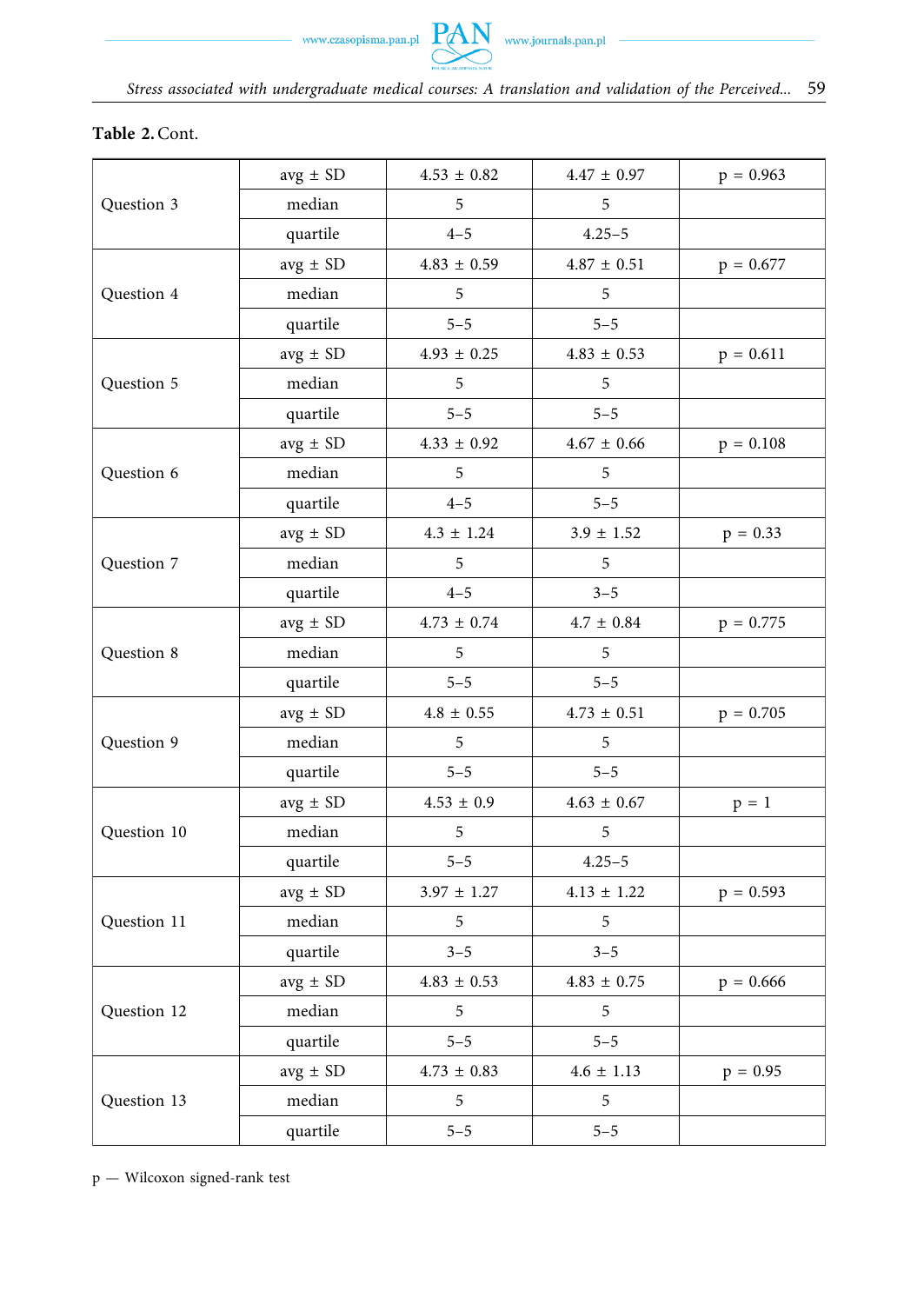### Table 3. PMSS and PMSS-PL.

| Question    | <b>English Version</b>                                                                                                                       | <b>Polish Version</b>                                                                                                                          |
|-------------|----------------------------------------------------------------------------------------------------------------------------------------------|------------------------------------------------------------------------------------------------------------------------------------------------|
| Question 1  | Medical school fosters a sense of anony-<br>mity and feelings of isolation among the<br>students                                             | Szkoła medyczna sprzyja poczuciu ano-<br>nimowości i izolacji wśród studentów                                                                  |
| Question 2  | I am concerned that I will not be able to<br>endure the long hours and responsibilities<br>associated with clinical training and<br>practice | Obawiam się, że nie dam rady sprostać<br>długim godzinom zajęć oraz odpowie-<br>dzialności związanej z zajęciami klinicz-<br>nymi i praktykami |
| Question 3  | I do not know what the faculty/admini-<br>stration expect of me                                                                              | Nie wiem, czego oczekuje ode mnie<br>wydział lub pracownicy administracji                                                                      |
| Question 4  | Medical training controls my life and<br>leaves too little time for other activities                                                         | Moje życie jest podporządkowane stu-<br>diom medycznym, co pozostawia mi za<br>mało wolnego czasu na inne aktywności                           |
| Question 5  | I am concerned that I will be unable to<br>master the entire pool of medical know-<br>ledge                                                  | Jestem przekonany/a, że nie dam rady<br>opanować całej wiedzy medycznej                                                                        |
| Question 6  | This medical school is fostering a physi-<br>cian role at the expense of one's perso-<br>nality and interests                                | Mój uniwersytet medyczny promuje rolę<br>lekarza kosztem osobowości i zaintereso-<br>wań                                                       |
| Question 7  | Medical school is more competitive than I<br>expected                                                                                        | Uniwersytet medyczny jest bardziej kon-<br>kurencyjny, niż się spodziewałem/am                                                                 |
| Question 8  | The attitude of too many of the faculty is<br>that students should be subjected to<br>'baptism of fire'                                      | Zbyt wielu wykładowców uważa, że stu-<br>denci powinni zostać "rzuceni na głęboką<br>wodę"                                                     |
| Question 9  | The majority of students feel that success<br>in medical school is in spite of the<br>administration rather than because of it               | Większość studentów uważa, że admini-<br>stracja (dziekanat) nie pomaga w osiąg-<br>nięciu sukcesu na studiach                                 |
| Question 10 | Medical school is cold, impersonal and<br>needlessly bureaucratic                                                                            | Uniwersytet medyczny jest zimny, bez-<br>osobowy oraz nadmiernie biurokratyczny                                                                |
| Question 11 | Medical school is more of a threat than<br>a challenge                                                                                       | Uniwersytet medyczny to w większym<br>stopniu zagrożenie niż wyzwanie                                                                          |
| Question 12 | Personal finances are a source of concern<br>to me                                                                                           | Moja sytuacja finansowa jest dla mnie<br>źródłem zmartwień                                                                                     |
| Question 13 | Accommodation is a source of concern to<br>me                                                                                                | Moja sytuacja mieszkaniowa jest dla mnie<br>źródłem zmartwień                                                                                  |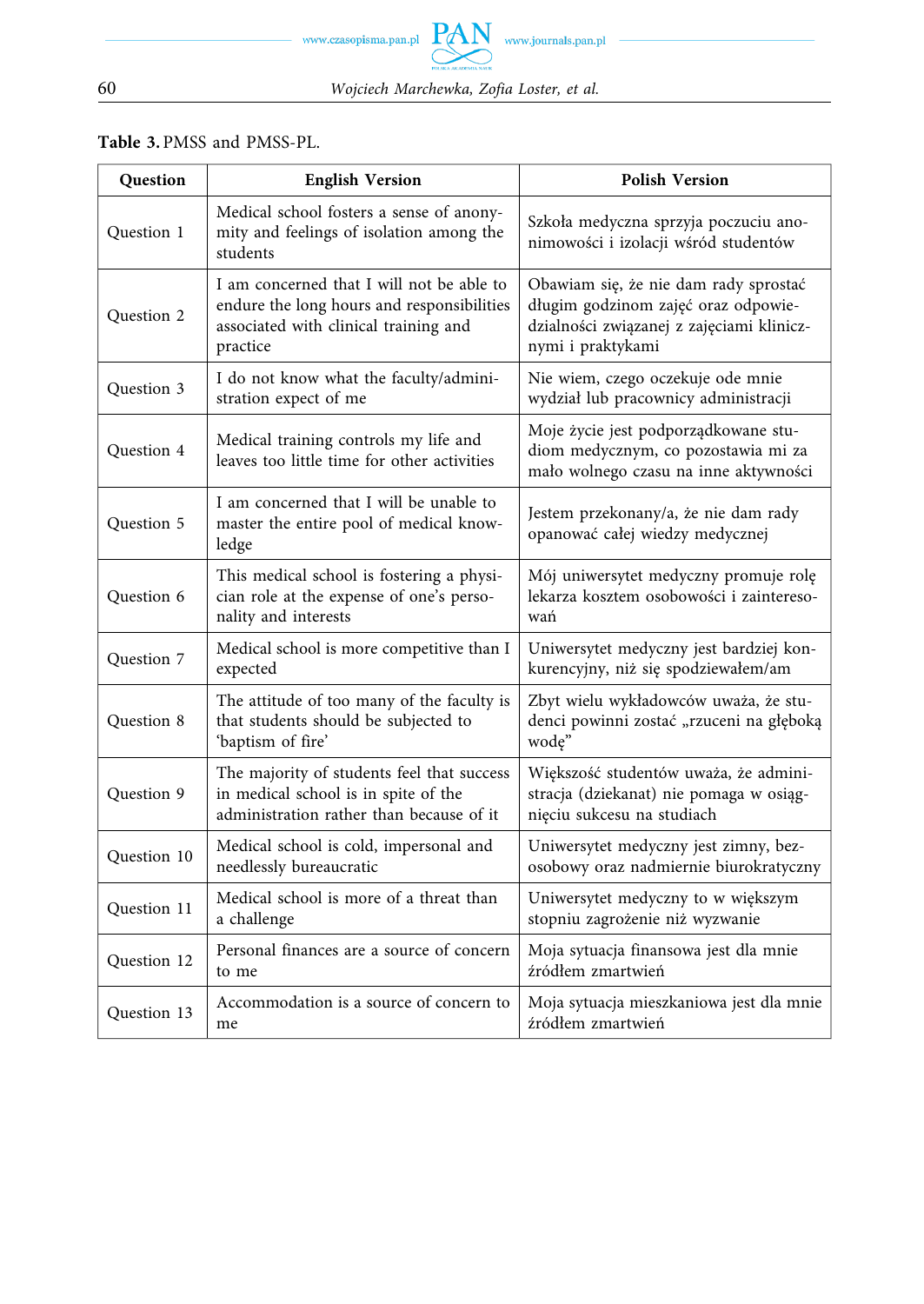

## *Back translation*

The back translation from Polish to English was performed by a translator who was not previously associated with the study. He was a native speaker of both Polish and English.

## *Review of back translation*

The back translation of PMSS-PL was compared to the original English version of PMSS. The minor discrepancies that we found were considered for the final version of PMSS-PL. A consensus was achieved.

## *Harmonization*

All the translations were examined once again, with small discrepancies thoroughly discussed; many of them could be explained as arising from language differences.

# *Cognitive debriefing*

The first version of PMSS-PL was presented to 30 third-year medical students and 30 fifth-year medical student. Students who took part in this anonymous and voluntary survey assessed their understanding of all the questions on a scale from 1 (I do not understand at all) to 5 (I understand completely). The collected results were analyzed.

## *Review of cognitive debriefing*

Among the third-year medical students, the median of understanding of items 2–13 was 5, but for item 1 the score was 4. For fifth year medical students, the median for all items was 5 (see details in Table 2). This means that most of the students from both groups understood every question very well. Furthermore, there were no statistically significant differences in understanding of the questions between years. On the basis of these result, the final version of PMSS-PL was created.

## *Proofreading*

The team examined the final version of PMSS-PL and made a minor punctuation correction. The final version of the PMSS-PL questionnaire is presented in Table 3.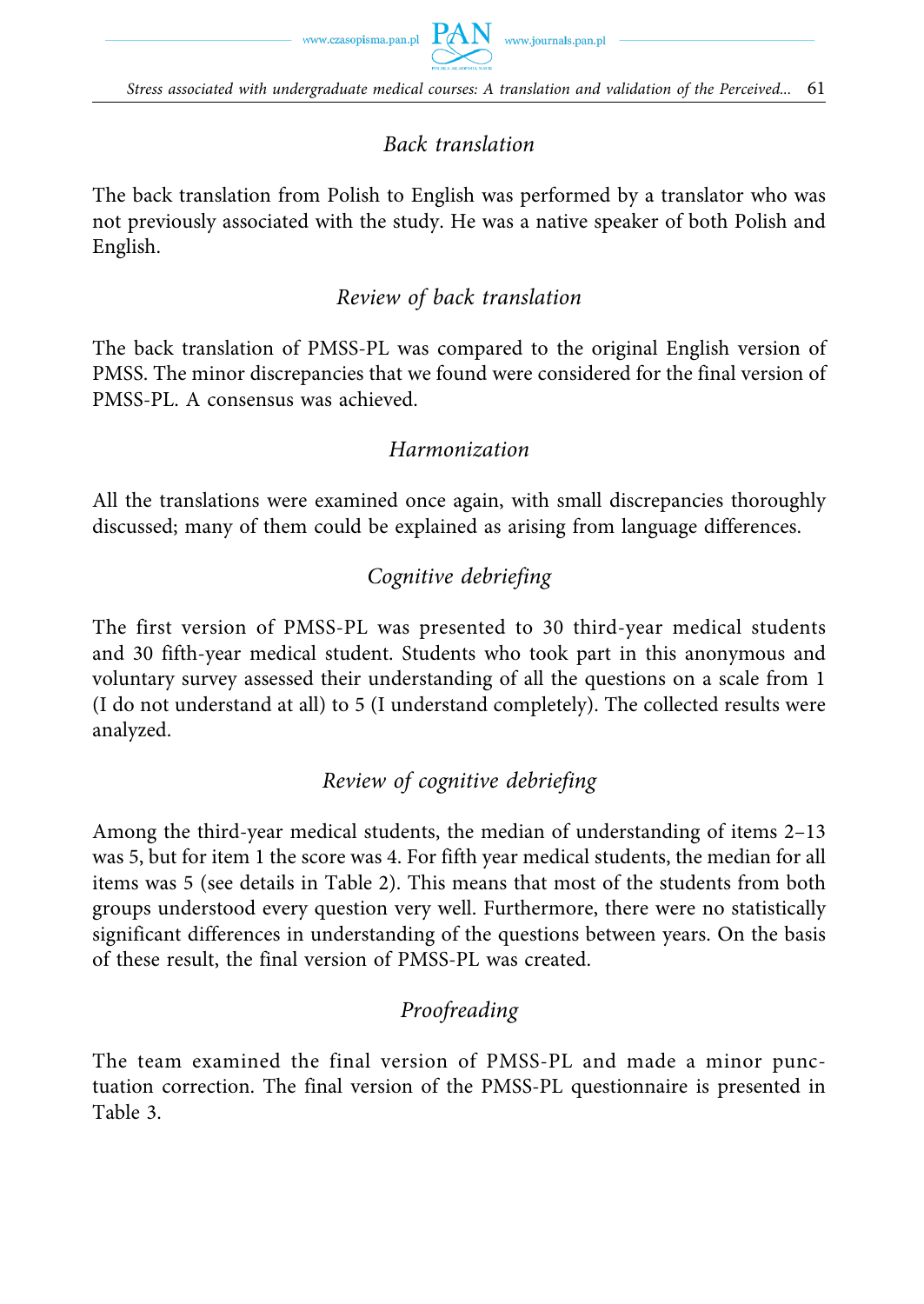

## *Final report*

The word 'administration' in Question 9 of the English version of PMSS was initially translated as 'administracja'. The team from abovementioned point 3 'Comparison' discussed the issue, deciding that two version of this question should be created and tested. The first version contained the word 'administracja', while the second version employed the wording 'administracja (dziekanat)'. The level of understanding of version that said 'administracja (dziekanat)' was statistically significantly higher than that of the version that said 'administracja' alone.

## **Statistical analysis**

The quantitative variables in two groups were compared using the Mann–Whitney test and the Wilcoxon signed rank test. The internal reliability (consistency) was assessed using Cronbach's alpha. The construct validity was assessed by correlating the results from PMSS-PL and PSS-10. The results of PMSS-PL in three and more groups were compared using the Kruskall–Wallis test. Where statistically significant differences were found, a post hoc analysis (the Dunn test) was performed to identify the statistically significant differences between groups. Correlations between the result of the PMSS-PL and the quantitative variables were analyzed using Spearman's rank correlation coefficient. The significance level was taken as 0.05. The analysis was performed in R version 3.6.2 [25].

### **Results**

A total of 430 students from the 2nd and 3rd years of the medical undergraduate degree at JUMC took part. The overall response rate was 93%; the response rate was 99% for 2nd year and 87% for 3rd year. See Table 4 for group characteristics.

The mean PMSS-PL score was  $36.43$  (SD = 8.44), and it varied from 13 to 65. The mean PSS-10 was 21.35 (SD = 6.98), and it varied from 4 to 40. The internal consistency, as indicated by Cronbach's alpha, was 0.803, which means that there was internal reliability between PSS-10 and PMSS-PL [26]. Moreover, all questions from PMSS-PL had a positive item-total correlation, so each question correlated positively with the other questions in PMSS-PL. This data is presented in Table 5. The construct validity was statistically significant ( $p < 0.05$ ) and positive, meaning that the higher the PSS-10 score, the higher the PMSS-PL score. The Spearman correlation coefficient was 0.502, which additionally suggests that PMSS-PL is not a secondary instrument in comparison to PSS-10. This data is presented in Table 6. We did not observe any statistically significant differences between sex, age, year of study, or whether the students were paying or not for studies.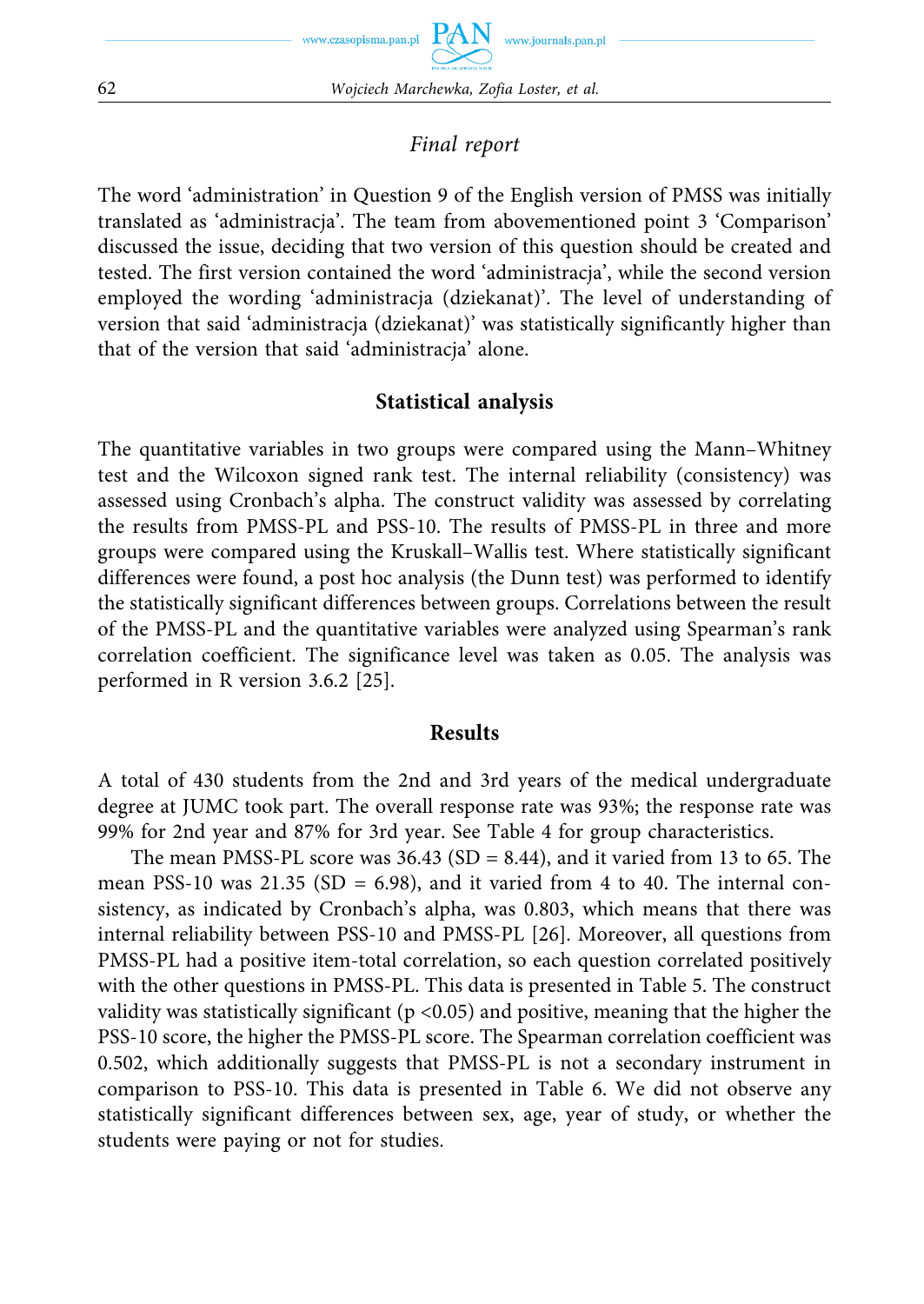| <b>Parameters</b> |                 | Overall $(N = 430)$ |
|-------------------|-----------------|---------------------|
|                   | $avg \pm SD$    | $20.99 \pm 1.12$    |
| Age               | median          | 21                  |
|                   | quartile        | $20 - 21$           |
| <b>Sex</b>        | Female          | 260 (60.47%)        |
|                   | Male            | 170 (39.53%)        |
|                   | II Year         | 227 (52.79%)        |
| Year of study     | <b>III</b> Year | 203 (47.21%)        |
|                   | Free            | 238 (55.35%)        |
| Payment           | Chargeable      | 47 (10.93%)         |
|                   | Lack of data    | 145 (33.72%)        |

**Table 4.** Characteristic of the study group.

**Table 5.** Cronbach alpha and item-total correlation of all 13 questions of PMSS-PL.

| Question       | Cronbach Alpha | Item-total correlation |
|----------------|----------------|------------------------|
| 1              | 0.807          | 0.215                  |
| 2              | 0.787          | 0.478                  |
| 3              | 0.789          | 0.457                  |
| $\overline{4}$ | 0.797          | 0.364                  |
| 5              | 0.792          | 0.417                  |
| 6              | 0.773          | 0.628                  |
| 7              | 0.79           | 0.445                  |
| 8              | 0.784          | 0.509                  |
| 9              | 0.796          | 0.371                  |
| 10             | 0.777          | 0.594                  |
| 11             | 0.776          | 0.6                    |
| 12             | 0.8            | 0.334                  |
| 13             | 0.804          | 0.256                  |

**Table 6.** Construct validity between PSS-10 and PMSS-PL.

| <b>Ouestionaires</b> | Spearman's rank correlation coefficient |               |
|----------------------|-----------------------------------------|---------------|
| PSS-10 and PMSS-13   | 0.502                                   | $p \le 0.001$ |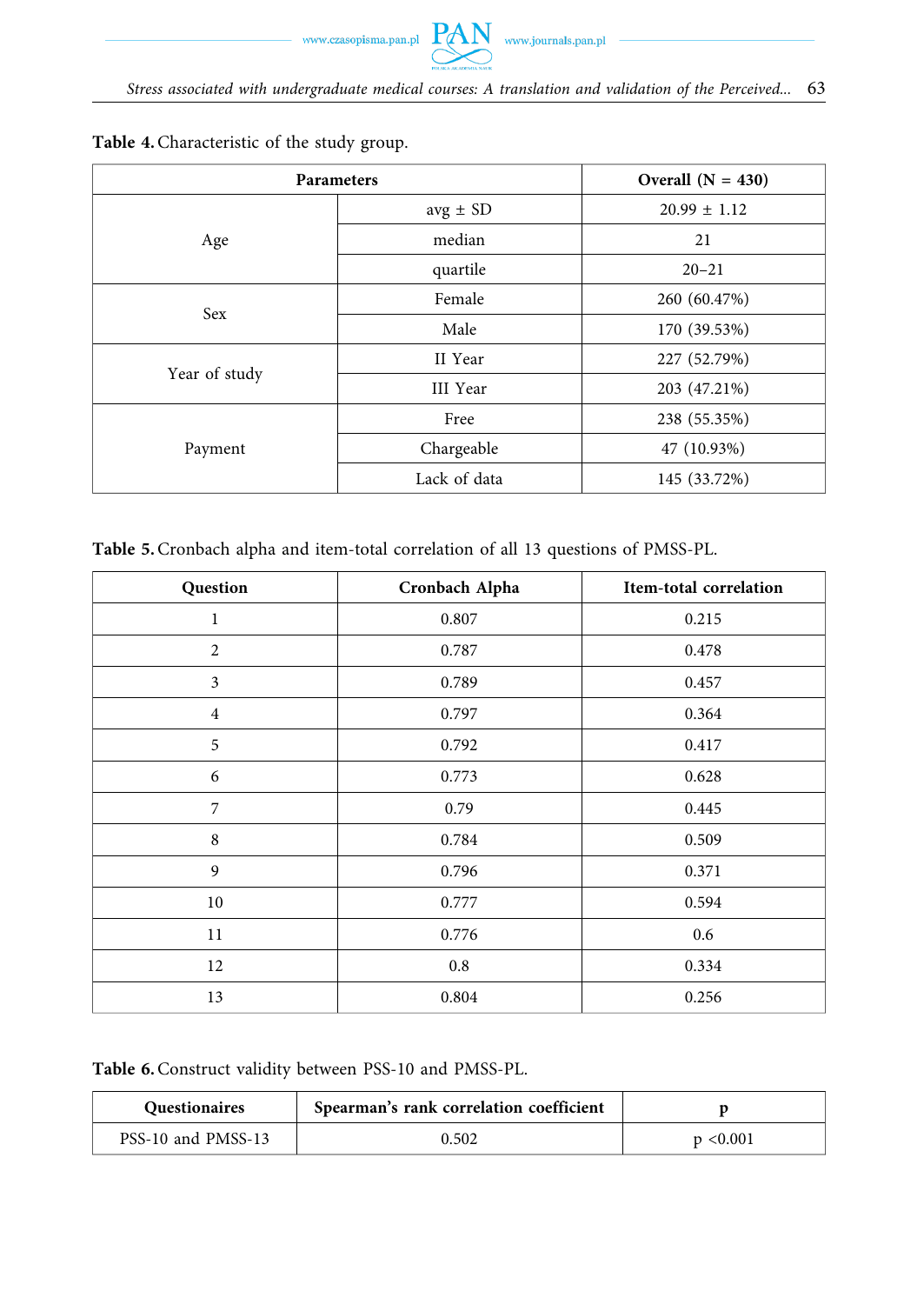#### **Discussion**

This study has shown for the first time that the PMSS-PL questionnaire, translated into Polish and validated for the Polish environment, is reliable and accurate at the same degree as other validated translations of the PMSS into Norwegian and German [7, 18]. Validation was performed in accordance with the recommendations published by the Translation and Cultural Adaptation group of the Quality of Life Special Interest group of the International Society for Pharmacoeconomics and Outcomes Research, ensuring that the validation is reliable and trustworthy.

The study shows that 2nd year and 3rd year students studying at JUMC had in general high stress levels, and are generally more stressed that general population in the same age [21, 27]. PMSS validated into German language had 56.3% of response rate (n = 169 of total 300 students) and Cronbach alpha was 0.81. The Cronbach alpha of Norwegian validated version of PMSS, was 0.77. The general stress level associated with medical studies, as assessed using the PMSS-PL questionnaire, was higher on average for Polish students than for students from Norway and Germany [18–20].

The PMSS-PL questionnaire could be a useful instrument to evaluate stress levels of students in Poland. Furthermore, detailed analysis of the answers to each question of the instrument may help find the factors that cause the most stress for medical students. In further research, this knowledge may assist in finding adequate and effective methods for identifying stressors and providing assistance where needed. All of this should help strengthen medical students' ability to cope with stress. In the same way, it may help lower susceptibility to the symptoms of depression and other emotional disturbances.

#### **Conclusions**

The Polish version of the PMSS created in this study has been proven to be a reliable and dependable instrument. Our results indicate that this PMSS-PL may be used to psychometrically analyze the stress load on undergraduate medical students at all Polish universities. The PMSS-PL may also be used as an external test for validating and calculating the reliability and accuracy of other psychometric instruments that measure general stress.

#### **Acknowledgements**

The study has been financed by the Dean Office of school of medicine at Jagiellonian University Medical College.

### **Conflict of interest**

None declared.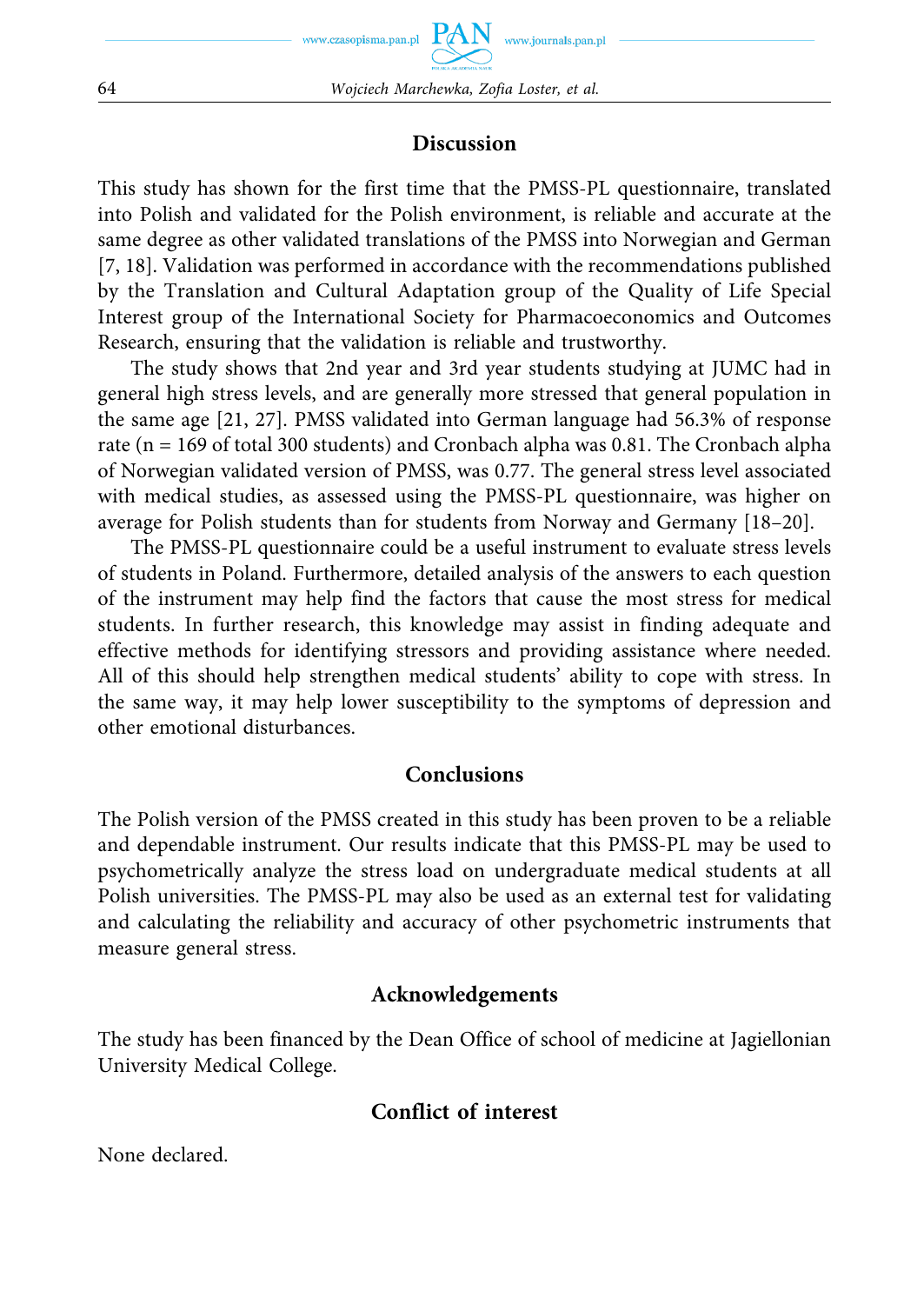

### **References**

- 1. *Kirby E.D., Muroy S.E., Sun W.G., Covarrubias D., Leong M.J., Barchas L.A., et al.*: Acute stress enhances adult rat hippocampal neurogenesis and activation of newborn neurons via secreted astrocytic FGF2. Elife. 2013 Apr 16; 2: e00362.
- 2. *Konturek S.*: Fizjologia Człowieka Układ trawienny i wydzielanie wewnętrzne. Vol. V. Kraków: Wydawnictwo Uniwersytetu Jagiellońskiego 2000; 357 p.
- 3. *Mayer S.E., Lopez-Duran N.L., Sen S., Abelson J.L.*: Chronic stress, hair cortisol and depression: A prospective and longitudinal study of medical internship. Psychoneuroendocrinology. 2018; 92: 57–65.
- 4. *Yao B., Meng L., Hao M., Zhang Y., Gong T., Guo Z.*: Chronic stress: a critical risk factor for atherosclerosis. J Int Med Res. 2019 Apr; 47 (4): 1429–1440.
- 5. *Surwit R.S., Schneider M.S., Feinglos M.N.*: Stress and diabetes mellitus. Diabetes Care. 1992 Oct; 15 (10): 1413–1422.
- 6. *Miller G.E., Blackwell E.*: Turning Up the Heat: Inflammation as a Mechanism Linking Chronic Stress, Depression, and Heart Disease. Curr Dir Psychol Sci. 2006 Dec 1; 15 (6): 269–272.
- 7. *Kötter T., Voltmer E.*: Measurement of specific medical school stress: translation of the "Perceived Medical School Stress Instrument" to the German language. GMS Z Med Ausbild. 2013; 30 (2): Doc22.
- 8. *Dyrbye L.N., Thomas M.R., Shanafelt T.D.*: Medical Student Distress: Causes, Consequences, and Proposed Solutions. Mayo Clinic Proceedings. 2005 Dec 1; 80 (12): 1613–1622.
- 9. *Guthrie E.A., Black D., Shaw C.M., Hamilton J., Creed F.H., Tomenson B.*: Embarking upon a medical career: psychological morbidity in first year medical students. Med Educ. 1995 Sep; 29 (5): 337–341.
- 10. *Bernhardt V., Rothkötter H.J., Kasten E.*: Psychological stress in first year medical students in response to the dissection of a human corpse. GMS Z Med Ausbild. 2012; 29 (1): Doc12.
- 11. *Wolf T.M., Faucett J.M., Randall H.M., Balson P.M.*: Graduating medical students' ratings of stresses, pleasures, and coping strategies. J Med Educ. 1988 Aug; 63 (8): 636–642.
- 12. *Moir F., Yielder J., Sanson J., Chen Y.*: Depression in medical students: current insights. Adv Med Educ Pract. 2018 May 7; 9: 323–333.
- 13. *Puthran R., Zhang M.W.B., Tam W.W., Ho R.C.*: Prevalence of depression amongst medical students: a meta-analysis. Med Educ. 2016 Apr; 50 (4): 456–468.
- 14. *Dyrbye L.N., West C.P., Satele D., Boone S., Tan L., Sloan J., et al.*: Burnout among U.S. medical students, residents, and early career physicians relative to the general U.S. population. Acad Med. 2014 Mar; 89 (3): 443–451.
- 15. *Vitaliano P.P., Russo J., Carr J.E., Heerwagen J.H.*: Medical school pressures and their relationship to anxiety. J Nerv Ment Dis. 1984 Dec; 172 (12): 730–736.
- 16. *Vitaliano P.P., Maiuro R.D., Mitchell E., Russo J.*: Perceived stress in medical school: resistors, persistors, adaptors and maladaptors. Soc Sci Med. 1989; 28 (12): 1321–1329.